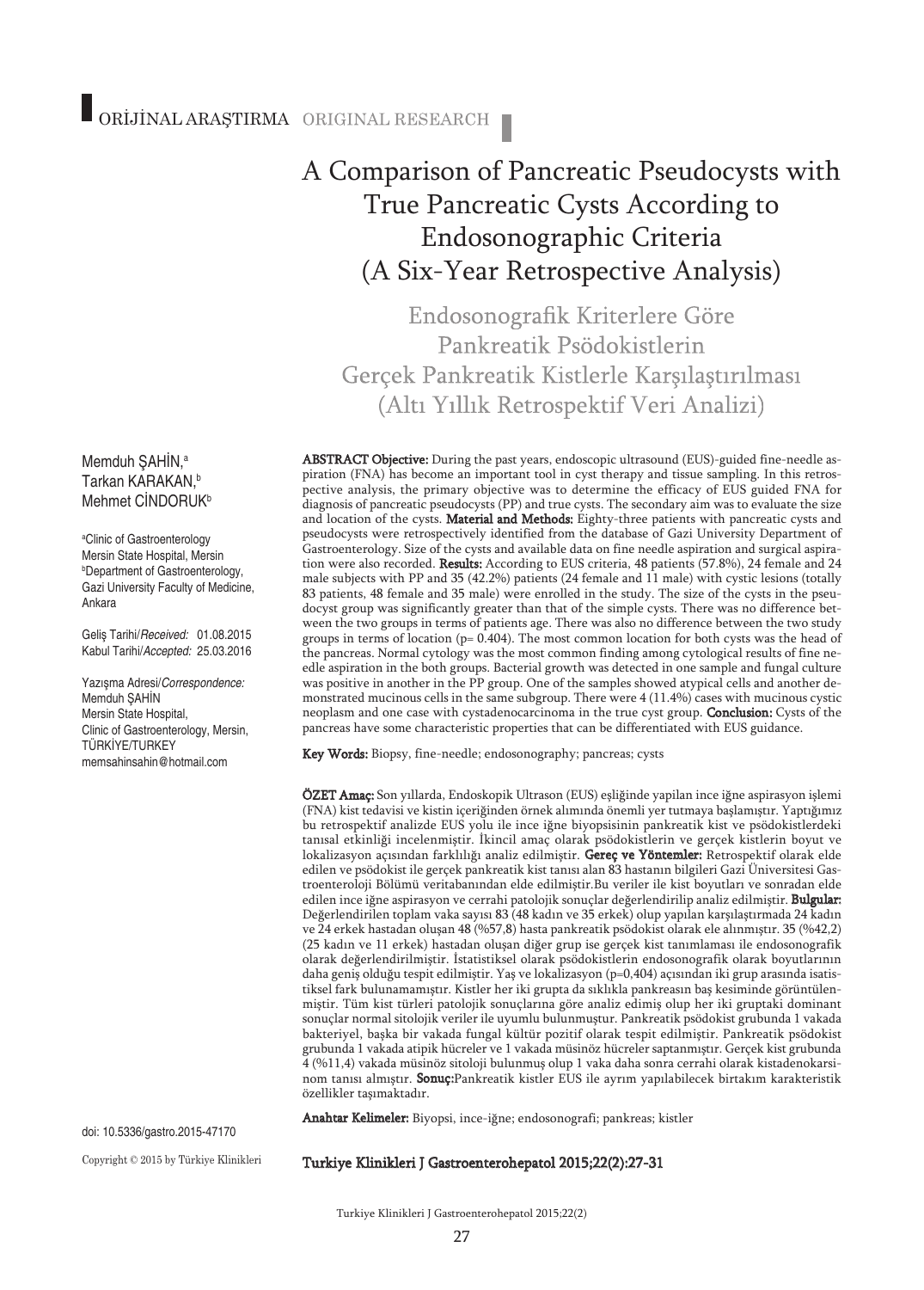ancreatic pseudocysts (PP) develop as a complication of pancreatitis in around 10% to 26% of acute and 20% to 40% of chronic cases. <sup>1</sup> They account for around 75% of all pancreatic cysts. 2-5 These cysts consist of pancreatic enzymes, which are dominated by amylase. Endoscopic Ultrasound (EUS) is a widely accepted and used procedure for transmural drainage of pancreatic pseudocysts, and EUS guided fine-needle aspiration (FNA) has become an important tool for cyst therapy and tissue sampling in the recent years. <sup>5</sup> The success rate of this drainage procedure for pseudocysts has been reported to be more than 90 percent with a complication rate of less than 5%.<sup>6,7</sup>

In this retrospective analysis, the primary objective was to determine the efficacy of EUS guided FNA for the diagnosis of cystic pancraeatic material. The secondary aim was to evaluate the size of the all pancreatic cysts. Additionally, this study targeted to compare the size, localization and age of PP with true cysts. The two study groups were classified according to EUS based diagnostic criteria.

### MATERIAL AND METHODS

Eighty-three patients with true pancreatic cysts and pseudocysts treated between 2005 March and 2011 February were retrospectively identified from the database of Gazi University Gastroenterology Department. The distinction between pseudocysts and other pancreatic cysts was performed based on accompanying parenchymal changes with the absence of multicystic and nodular mural view. The presence of a history of pancreatitis and abdominal tomography findings were also additive diagnostic tools of PP. The intent for FNA was therapeutic in the most pseudocyst group in view of size and patient symptoms (eg infected necrosis), while the intent for FNA was diagnostic in the most true cyst group. The size of the cysts and available data on fine needle aspiration and surgical aspiration were also recorded during retrospective review. The approach for PP drainage using a 3.8 mm working channel linear array echoendoscope (Pentax, Montvale, NJ, USA) and a 22G needle (Wilson Cook ). The optimal puncture site was determined using linear scanning function. Doppler ultrasound function is used to discriminate major vessels and collateral veins.

Statistical analysis was performed using SPSS version 13.0 (SPSS, Inc., Chicago, Ill). Independent sample T test was the preferred statistical test to predict the difference between size of PP and true cysts, and patient's age. Comparison between the groups was performed using the chi-square test for categorical parameters.

## **RESULTS**

According to EUS criteria, 48 patients (57.8%), 24 female and 24 male subjects with PP and 35 (42.2%) patients (24 female and 11 male) with cystic lesions (totally 83 patients, 48 female and 35 male) were enrolled in the study. The total number of EUS procedures was 86. Three EUS sessions were performed for one male patient and two sessions for one female patient in the PP group.

The median age of the PP group was 53 years (the oldest patient being 77 years of age and the youngest patient being 28 years old). The mean maximal diameter of PP was 6.2 cm (max: 20; min: 0.3 cm). Totally 29 EUS FNA procedures were performed. The average diameter of the aspirated pseudocysts was 6.57 cm. Localization of some of the cysts could be identified by EUS. Of the 21 cases, in which exact location of PP could be demonstrated, the predominant site of PP was the pancreatic head with 9 (42.9%) cases. The remaining PPs were located in the body of the pancreas with 7 (33.3%) cases and in the tail region in 5 cases (23.8%). Demographic information of patients size and location of the cysts are shown in Table 1.

The second group consisted of patients with true pancreatic cysts. The mean age of the patients in this group was 54.5 years. The average maximal diameter of the cyst was 2.74 cm (max: 6 cm; min: 0.1 cm). The exact site of the cyst could be identified in 22 (64.7%) cases; 13 of them were located in the head of the pancreas, 4 of them in the body, and 5 of them in the tail region of pancreas.

The cytological results were also analyzed from the database (Figure 1). Additionally, it was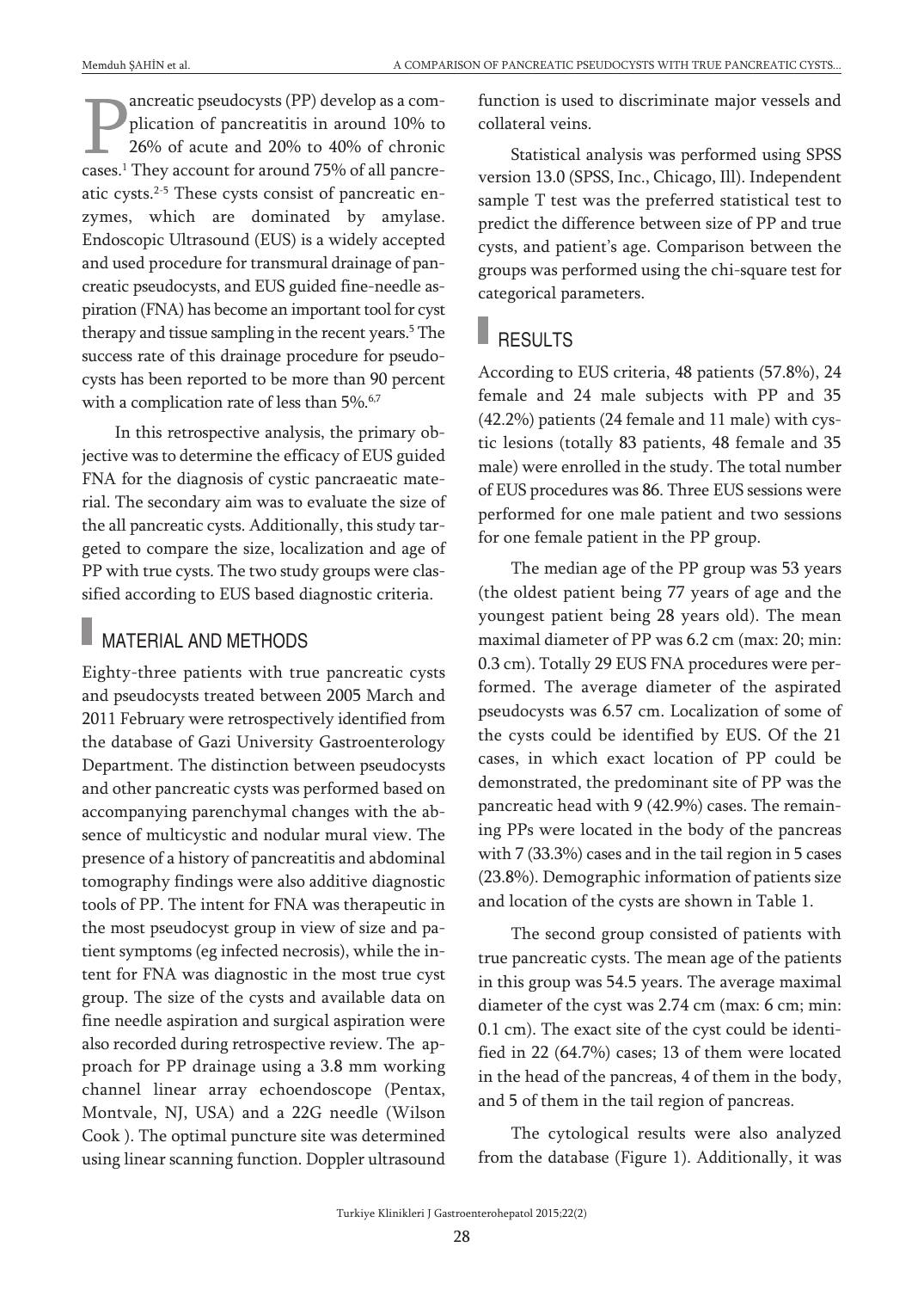| <b>TABLE 1:</b> Demographic information of the patients<br>and location and size of the cysts |                               |                           |                                   |
|-----------------------------------------------------------------------------------------------|-------------------------------|---------------------------|-----------------------------------|
|                                                                                               | Total: n<br>*83<br>(35M: 48F) | PP: n<br>48<br>(24M: 24F) | True cysts: n<br>35<br>(11M: 24F) |
| Age, years (mean)                                                                             | 53,6                          | 53                        | 54.5                              |
| Location of the cyst                                                                          | 43                            | 21                        | 22                                |
| Head                                                                                          | 22                            | 9                         | 13                                |
| Body                                                                                          | 12                            | 7                         | 5                                 |
| Tail                                                                                          | 9                             | 5                         | 4                                 |
| Size of the cyst, cm (mean) 4,62                                                              |                               | 6,2                       | 2.74                              |

**PP:** pancreatic pseudocyst. **M:** male, **F:** female,**n:**number

\*: 40 patients localisation can not be exactly classified.

observed that four of the cases were operated with a diagnosis of PP, and two of them came out to be necrotizing pancreatitis.

EUS guided aspiration was performed for 16 suitable PP cases. The mean diameter of the drained PP was 9.87 cm (min: 5 cm; max: 20 cm). Drainage was not preferred for PP under 5 cm.

For the PP group, the cytological results of 16 EUS guided FNA procedures were analyzed. Normal cytology was the most common finding (12 cases). Bacterial growth was detected in one sample and fungal culture was positive in another. One of the samples showed atypical cells and another demonstrated mucinous cells.

True pancreatic cysts were also evaluated. FNA was performed in 13 (37%) of 35 patients with true cysts. The most common cytological finding was normal cytology. There were four cases (11.4%) with mucinous cystic neoplasm. The exact diagnosis was confirmed by surgical intervention. One of the cases was diagnosed to have cystadenocarcinoma by surgery. FNA had not been performed for this subject (Figure 1). Totally 9 (5 in the true cystic group and 4 in the PP group) patients surgical operation in the both study groups was performed.

PP and true cysts were compared according to their size and subject's age. The diameter of PP was significantly greater than that of true cysts (p<0.001) (Figure 2). The ages of the subjects in the two groups were similar ( $p= 0.667$ ).

PP and true pancreatic cysts were also compared in terms of location. There was no difference between the two study groups in terms of location  $(p= 0.404)$ .

When all the patients were analyzed together (patients with PPs and true cysts), no difference was found between males and females in terms of cyst dimensions (p=0.503) and patient age  $(p=0.647)$ .

Because of the insufficient retrospective data collection the cystic fluid amylase and tumor marker analysis couldn't be recorded.

### **DISCUSSION**

In this retrospective study, we explored the effectiveness of EUS for the diagnosis and treatment of pancreatic cystic lesions, true cysts and pseudocysts of the pancreas. We also reported the diagnostic results of EUS guided FNA data of our center. Location in the pancreas was similar for both cyst types. Both cysts were commonly located in the pancreatic head. The diameter of the PP measured by EUS



**FIGURE 1:** Cytological results of endoscopic ultrasound (EUS) guided fine-needle aspiration (FNA) procedures.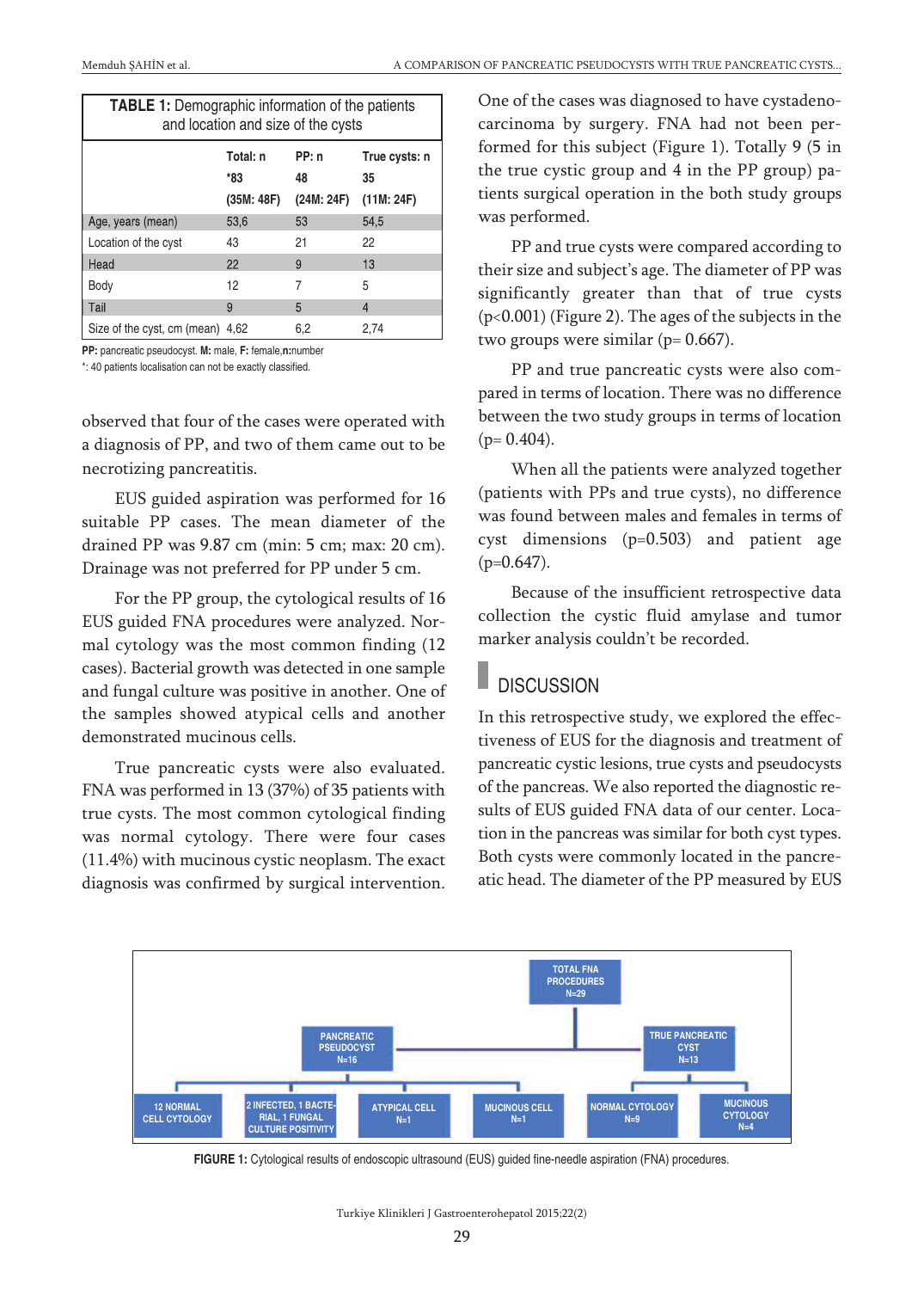

**FIGURE 2:** The mean maximal diameter of true pancreatic cysts and PP according to EUS measurements.

was significantly larger than the visual measurements of true pancreatic cysts. The majority of drained PP showed normal cytology. A few of the samples showed culture positivity. The fact that there was no evidence of atypical cells in the drained PP show that EUS is a highly accurate and reliable diagnostic method.

There are some studies investigating the characteristics of PP. Kim et al. identified some differences between PP developed after acute and acute on chronic pancreatitis. <sup>8</sup> The main diagnostic tool used in that study was computerized tomography. They found no difference in the location of PP between patients in both groups. In both groups, the prevalent location was the tail region of the pancreas (58.8% for acute and 52.2% for acute on chronic cases). In contrast to that study, EUS was used as the diagnostic tool in our study, and we found that the main location of PP was the head of the pancreas. Kim et al., found that the mean size of PP was 3.8 cm in the acute pancreatitis group and 3.3 cm in the acute-on-chronic pancreatitis group (P= 0.37). <sup>8</sup> The PP size found in the present study by EUS guided measurements was (mean, 6.2 cm) greater.

A multicenter study that investigated the diagnostic yield of EUS and its aspiration results, included 298 patients who underwent EUS for pancreatic cysts. FNA was also used in 44.3% of that patient group, and the diagnostic yield of FNA

was 47%. The authors stated that diagnostic efficiency increased with the proportion of solid component and repeat FNA. The most common diagnosis was PP followed by intraductal papillary mucinous neoplasm. <sup>9</sup> That study included 97 subjects with PP diagnosed according to EUS criteria. The mean cyst size was 4.5 cm in all 298 patients. Similar to our study, the most common site of PP was the head of the pancreas. Our study analyzed and compared some characteristic of PP and true cysts determined by EUS. We can say that the diagnostic assumptions made by EUS are consistent with biopsy results, thus, EUS results had a high reliability in the diagnosis of cysts.

There are also some other studies evaluating the value of EUS guided FNA in the diagnosis of pancreatic cysts. De Jong et al. found that EUS guided sampling is feasible in most cases with pancreatic cysts (87%), but it was possible to get an exact cytopathological diagnosis and a chemical analysis in only one third and one half of cases, respectively. <sup>10</sup> The majority of our cases showed normal cell count with no atypia. However, it should not to be forgotten that most of our FNA sampling was performed in the light of data obtained by EUS for PP cases, and these cases have a low probability of atypia.

Baresi et al. performed a prospective analysis on EUS guided FNA aspiration results.<sup>11</sup> They enrolled 58 patients with pancreatic cysts. CEA, amy